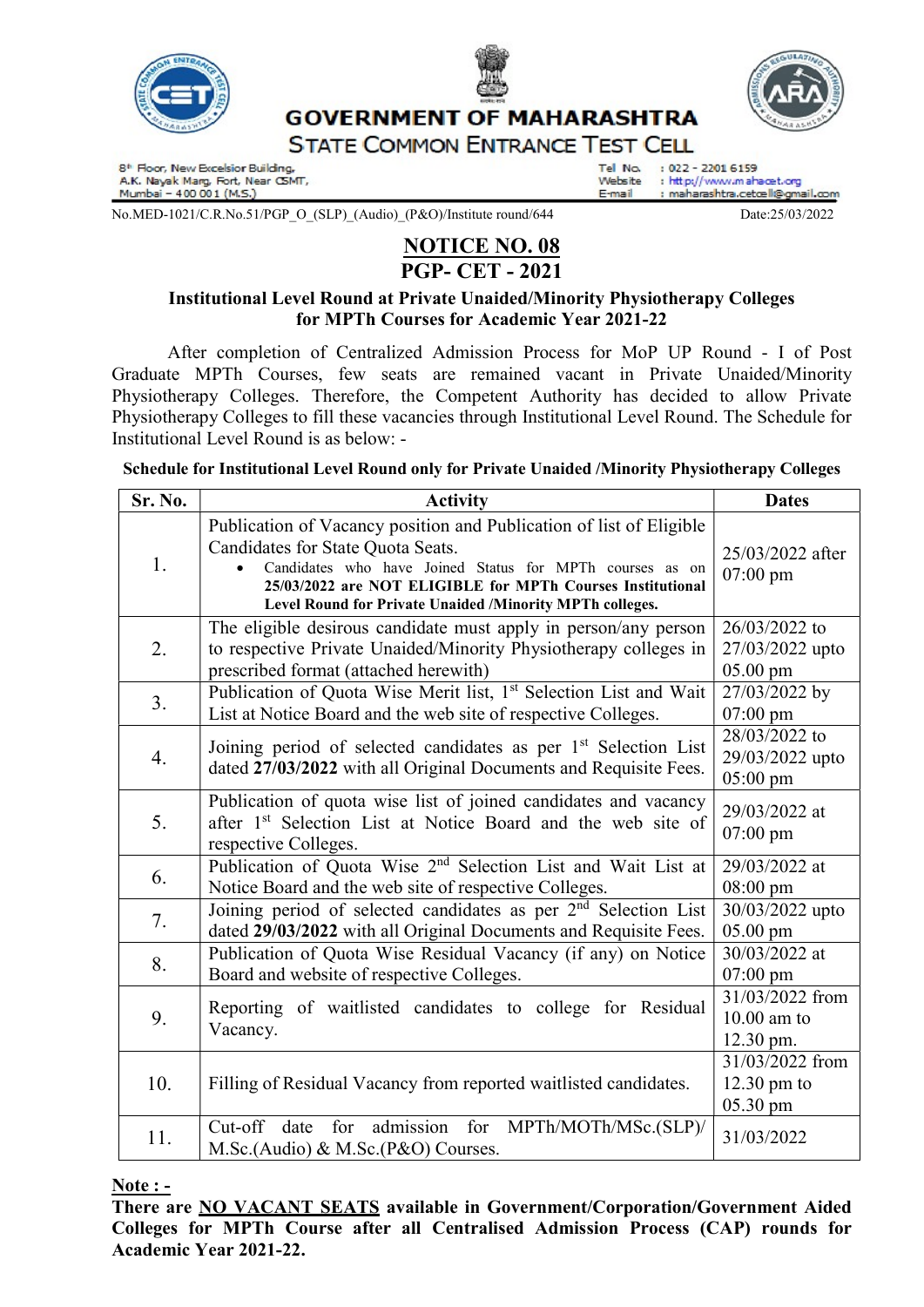## Procedure of Institutional Round for MPTh Courses at Private Unaided/ Minority Physiotherapy Colleges.

- 1. The Institute Level Round is scheduled from 25/03/2022 to 31/03/2022.
- 2. Institutional Round is only for Private Unaided/Minority Physiotherapy colleges and for seats remaining vacant after MOP UP Round - I.
- 3. All the candidates having admitted status in Government/ Corporation/ Unaided Private/Minority colleges for MPTh course as on before 24/03/2022 are NOT ELIGIBLE for Institutional Round.
- 4. The list of ELIGIBLE CANDIDATES for the Institutional Round will be published on the website on 25/03/2022.
- 5. For Institutional Round eligible and interested candidates should approach to the Dean/Principal of the respective colleges within prescribed time and submit application in person. Such type of applications should not be submitted in the State CET Cell in person or email. Such type of applications submitted in State CET Cell will not be considered valid for any institutional level admission process.
- 6. At the time of admission during Institutional Level Round a candidate should submit all his original documents along with requisite fees in the form of DD/ Cheque during prescribed time limit, no extra time will be given.
- 7. It is the sole responsibility of the candidate to submit all his Original Documents and Requisite Fees at the time of admission.
- 8. All those candidates selected and joined during  $1<sup>st</sup>$  round,  $2<sup>nd</sup>$  round, MOP UP-I and MOP UP-II Round in Government/ Corporation/ Government Aided/ Private Unaided/ Minority Medical Colleges are NOT ELIGIBLE to participate Institutional Level Round.
- 9. All the institute should submit final report to State CET Cell in "College Feedback Module" on 31/03/2022 upto 06.00 pm and also submit hard copy of admission report with duly signed by Dean/Principal of respective college to State CET Cell.
- 10. All the institute should submit the final report to Maharashtra University of Health Science, Nashik on 31/03/2022.

Sd/- (Ravindra Jagtap) I.A.S. Commissioner & Competent Authority State Common Entrance Test Cell, Maharashtra State, Mumbai